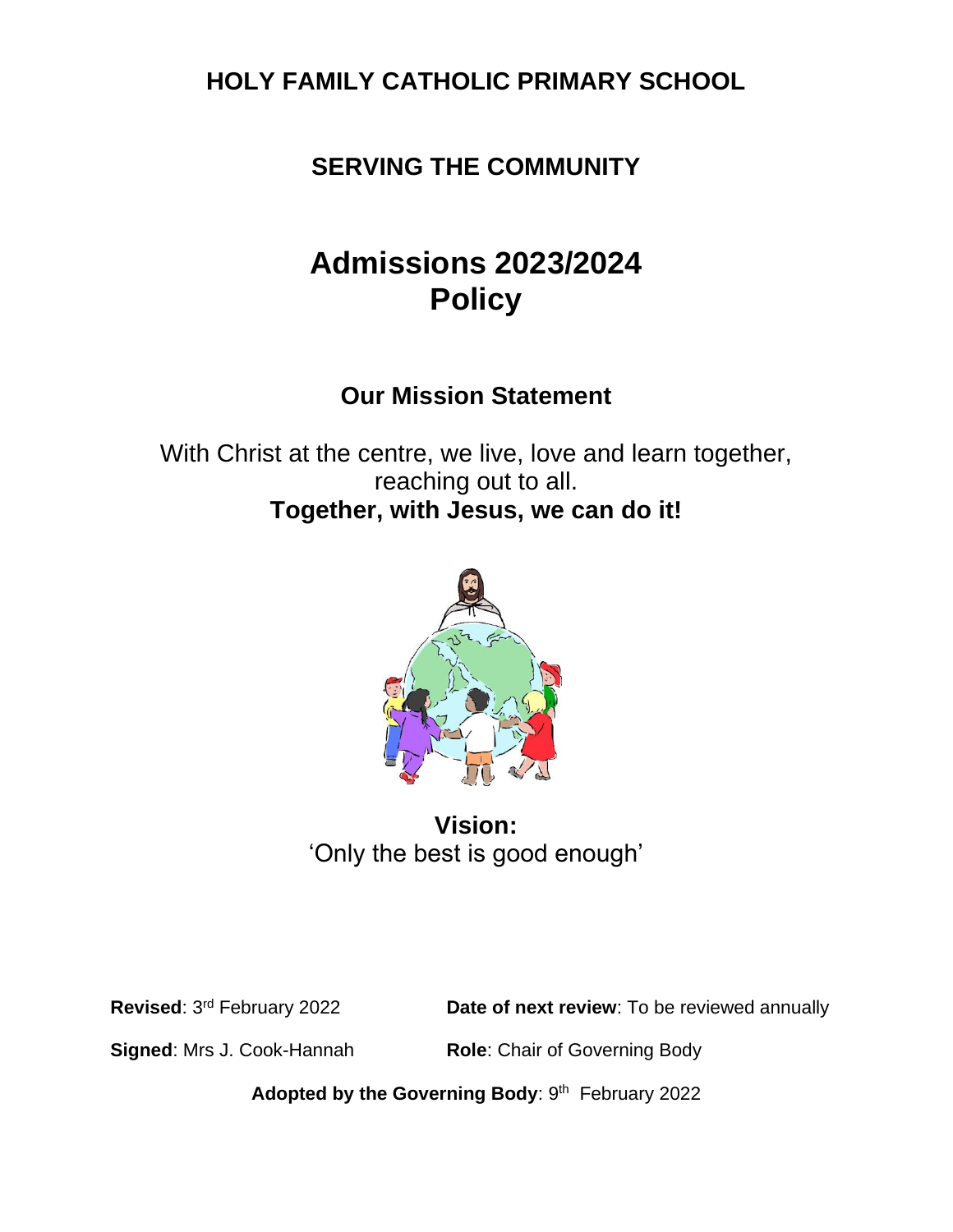#### **HOLY FAMILY CATHOLIC PRIMARY SCHOOL, HALEWOOD ADMISSION POLICY AND ARRANGEMENTS 2023/2024**

Holy Family, Halewood is a Catholic School under the trusteeship of the Archdiocese of Liverpool. It is maintained by Knowsley Council. As a Voluntary Aided School, the Governing Body is the Admissions Authority and is responsible for taking decisions on applications for admissions. The co-ordination of admissions arrangements is undertaken by the Local Authority. For the school's year commencing September 2023, the Governing Body has set its admissions number at 45.

Our principal role as a Catholic school is to participate in the mission of the Catholic Church by providing a framework which will help children to grow in their understanding of the Good News and in the practice of their faith. The school will help the children develop fully as human beings and prepare them to undertake their responsibilities as Catholic in society. The school asks all parents applying for a place here to respect this ethos and its importance to the school community. This does not affect the rights of parents who are not of the faith of this school to apply for and be considered for a place here.

ADMISSIONS TO THE SCHOOL will be determined by the Governing Body. Parents must complete a Local Authority Preference Form or apply online via the website [www.knowsley.gov.uk/schooladmissions.](http://www.knowsley.gov.uk/schooladmissions) If you wish to have your application considered against that school's faith/denomination criteria then you should **ALSO** complete the Supplementary Form which is available from the school or to download from the Local Authority website. All preferences listed will be considered on an equal basis and, where there are more applications than the number of places available, the following set of OVERSUBSCRIPTION CRITERIA will be applied:

- 1. Looked after children and previously looked after children. This includes children who appear to have been in state care outside of England and ceased to be in state care as a result of being adopted.
- 2. Up to a maximum of 35 places will then be allocated with the following priorities:
	- i. Baptised Catholic children who have a sibling in the school at the time of admission.
	- ii. Baptised Catholic children resident in the parish of St John Vianney (the part of the parish formerly referred to as Holy Family).
	- iii. Other baptised Catholic children.
- 3. Up to a maximum of 10 places will be allocated with the following priorities:
	- i. Other children who have a sibling in the school at the time of admission.
	- ii. Children who are other than Catholic resident in the parish of St John Vianney (the part of the parish formerly referred to as Holy Family)

Where places remain available: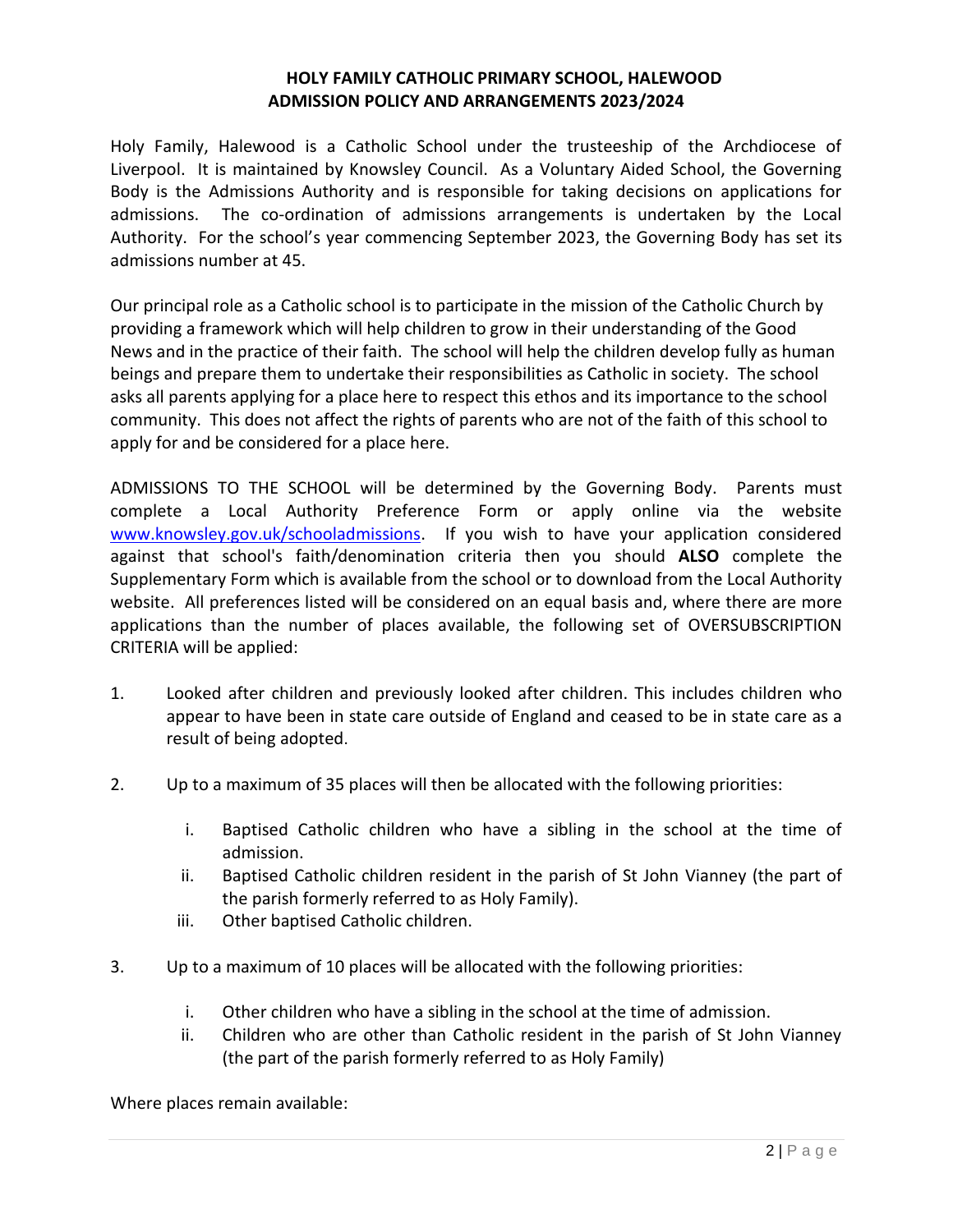- 4. Children with proven exception medical or social needs (appropriate evidence from a professional must be submitted with the application)
- 5. Other children.

If it is not possible to offer places for all applications within any criteria above, then places will be allocated to the children who live nearest to the school. Distance will be measured by the local authority which will carry out straight line measurements ('as the crow flies') using a computerised Geographical Information System (GIS) based on the Local Land and Property Gazetteer (LLPG) data and national grid co-ordinates for the school and home address.

Children with a Statement of Special Educational Needs or Education Health Care Plan that names a school will be offered place without using the admission criteria and will count as part of the school's published admission number.

### **Notes:**

- a. All applications submitted before the national closing date will be considered equally and included in the Local Authority initial allocation of school places. Applications received after the national closing date will be processed in accordance with the Knowsley admissions scheme for schools detailed in the Knowsley admissions information booklets.
- b. A Looked After Child is a child who is (a) in the care of a Local Authority, or (b) being provided with accommodation by a Local Authority in the exercise of their Social Services functions (under section 22(1) of the Children Act 1989. A previously Looked After Child is one who immediately moved on from that status after becoming subject to an adoption, child arrangements order or special guardianship order. A child is regarded as having been in state care in a place outside of England if they were accommodated by a public authority, a religious organisation or any other provider of care whose sole purpose is to benefit society. Applications must be supported with appropriate evidence that the child has been adopted from state care.
- c. All applicants are required to complete a Supplementary Information Form (SIF) in order to provide faith information if they wish their child to be considered within a faith criterion of the oversubscription policy. The SIF should be completed in addition to the home LA application form (preference form) and returned directly to the school by the closing date of 15 January. Applicants who complete a school SIF but do not name the school on the LA common application form will be disregarded. Applicants who do not complete a SIF will still be considered for a place in the school but cannot be considered as a faith applicant.

#### **Definition of a Baptised Catholic**

For a child to be considered as a Catholic evidence of a Catholic Baptism is required.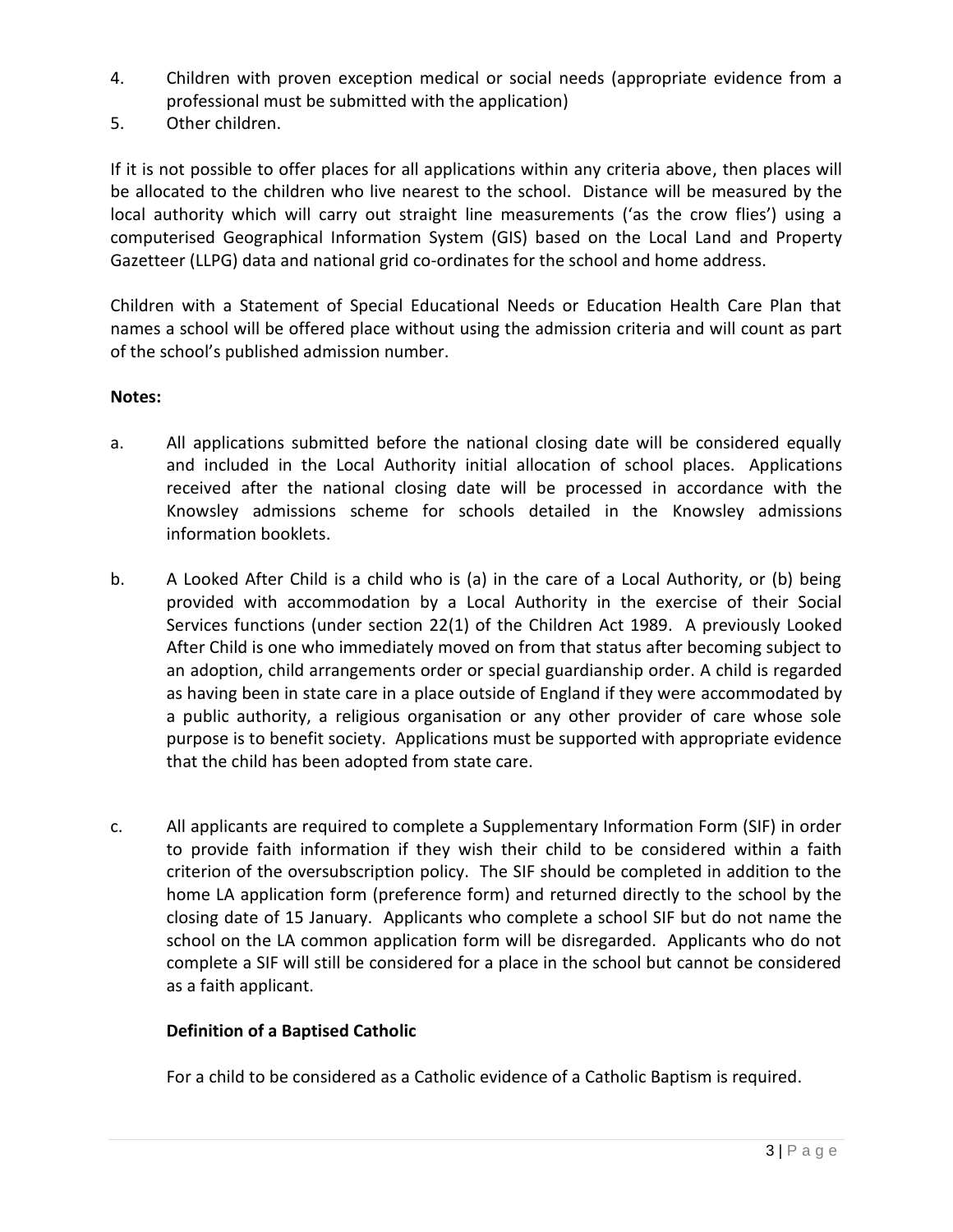A Baptised Catholic can also be defined as one who has been baptised by the Rites of Baptism of one of the various Churches in communion with the See of Rome (cf Catechism of the Catholic Church 1203). Written evidence of this baptism can be obtained by recourse to the Baptismal Registers of the church in which the baptism took place.

Or

A person who has been baptised in a separate ecclesial community and subsequently received into full communion with the Catholic Church by the Rite of Reception of Baptised Christians into the Full Communion of the Catholic Church. Written evidence of their reception into full communion with the Catholic Church can be obtained by recourse to the Register of Receptions, or in some cases a sub-section of the Baptismal Registers of the Church in which the Rite of Reception took place.

The Governing Body will require written evidence in the form of a Certificate of Reception before applications for school places can be considered for categories of 'Baptised Catholics'. A Certificate of Reception is to include full name, date of birth, date of reception and parent(s) name(s). The certificate must also show that it is copied from the records kept by the place of reception.

Those who have difficulty obtaining written evidence of baptism for a good reason, may still be considered as baptised Catholics but only after they have been referred to the parish priest who after consulting with the Episcopal Vicar, will decide how the question of baptism is to be resolved and how written evidence is to be produced in accordance with the law of the Church.

d. "Children of other Christian denominations" means: children who belong to other churches and ecclesial communities which, acknowledging God's revelation in Christ, confess the Lord Jesus Christ as God and Saviour according to the Scriptures, and, in obedience to God's will and in the power of the Holy Spirit commit themselves: to seek a deepening of their communion with Christ and with one another in the Church, which is his body; and to fulfil their mission to proclaim the Gospel by common witness and service in the world to the glory of the one God, Father, Son and Holy Spirit. An ecclesial community which on principle has no credal statements in its tradition, is included if it manifests faith in Christ as witnessed to in the Scriptures and is committed to working in the spirit of the above. All members of Churches Together in England and of CYTÛN are deemed to be included in the above definition, as are all other churches and ecclesial communities that are in membership of any local Churches Together Group (by whatever title) on the above basis. Other faiths are defined as organisations whose values are based on faith and/or beliefs, which have a mission based on social values of a particular faith.

Other faiths are defined as organisations whose values are based on faith and/or beliefs, which have a mission based on social values of a particular faith.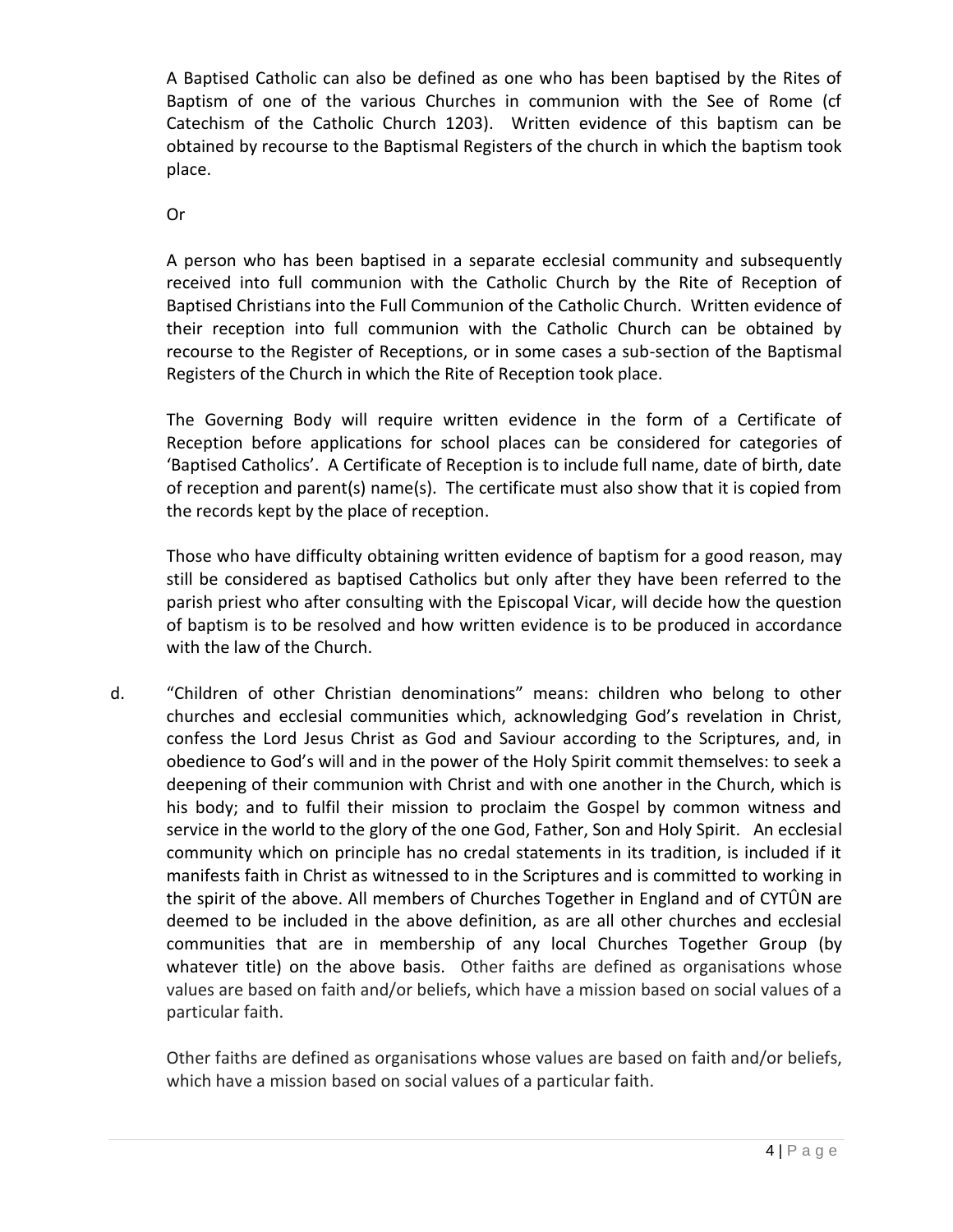- e. Home address is considered to be the address where the child normally lives. Applicants should not state a childminder's or other relative's address. It may be necessary to carry out checks to confirm addresses given are genuine and parents may therefore be asked to provide documentary evidence of their child's home address.
- f. Sibling is defined in these arrangements as full, half or brother or step-brothers and sisters, adopted and foster brothers and sisters who are living at the same address and are part of the same family unit. This does not include cousins or other family relationships.
- g. A waiting list for children who have not been offered a place will be kept and will be ranked according to the Admission Criteria. The waiting list does not consider the date the application was received or the length of time a child's name has been on the waiting list. This means that a child's position on the list may change if another applicant is refused a place and their child has higher priority in the admissions criteria. The waiting list will be retained until at least the end of December of the relevant year of the admissions process.
- h. For 'In Year' applications received outside the normal admissions round, if places are available they will be offered to those who apply. Direct application to the school can now be made under this heading. If there are places available but more applicants than places then the published oversubscription criteria for the relevant year group will be applied. A waiting list for those who have not been offered a place will be kept until the end of the relevant academic term.
- i. If an application for admission has been turned down by the Governing Body, parents can appeal to an Independent Appeals Panel. Parents must be allowed at least twenty school days from the date of notification that their application was unsuccessful to submit that appeal. Parents must give reasons for appealing in writing and the decision of the Appeals Panel is binding on the Governors.
- j. The Governing Body reserve the right to withdraw the offer of a school place where false evidence is received in relation to the application.
- k. It is the duty of governors to comply with regulations on class size limits at Foundation Stage and Key Stage One. The Governing Body may exceed the regulations for twins and children from multiple births where one of the children is the 30<sup>th</sup> child admitted. This also applies to in-year applicants who are looked after/previously looked after, children of UK service personnel or children who move into the area for whom there is no other school available within a reasonable distance.
- l. Parents of children who are offered a place at the school before they are of compulsory school age can defer their child's entry until later in the school year or until their child reaches compulsory school age in that school year.